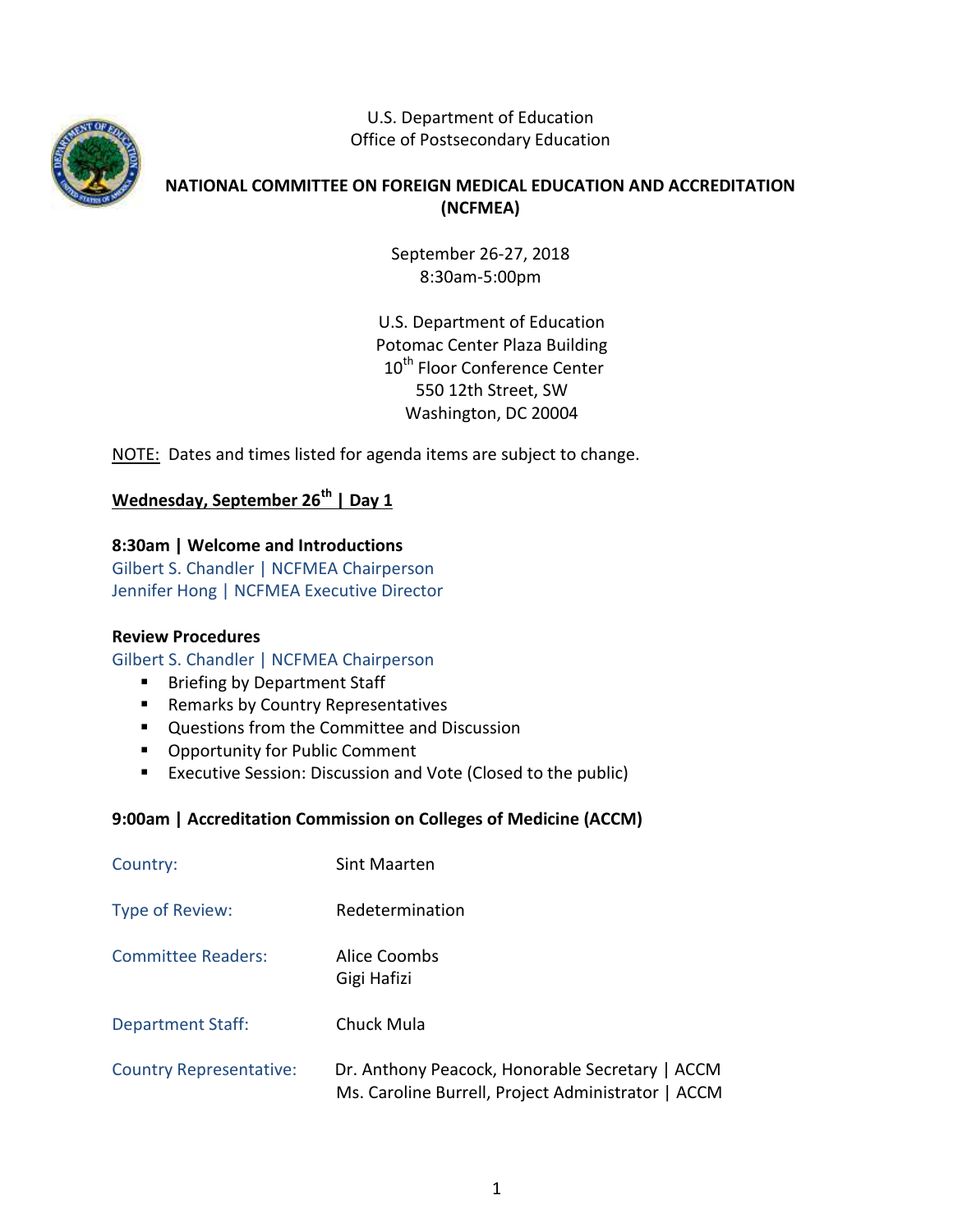## **10:15am | Accreditation Commission, Czechia**

| Country:                       | Czechia                                                                             |
|--------------------------------|-------------------------------------------------------------------------------------|
| Type of Review:                | Redetermination (deferral)                                                          |
| <b>Committee Readers:</b>      | <b>Thomas Cavalieri</b><br>Kun Kim                                                  |
| <b>Department Staff:</b>       | Stephanie McKissic                                                                  |
| <b>Country Representative:</b> | David Sedmera   Professor, Charles University, First Faculty of<br>Medicine, Prague |

## **11:30am | Netherlands Flemish Accreditation Organization (NVAO)**

| Country:                       | <b>Netherlands</b>            |
|--------------------------------|-------------------------------|
| Type of Review:                | Special Report                |
| <b>Committee Readers:</b>      | Alice Coombs<br>Michael Danic |
| <b>Department Staff:</b>       | Chuck Mula                    |
| <b>Country Representative:</b> | Michèle P. Wera, MA   NVAO    |

## **12:30 | LUNCH**

## **1:30pm | Medical Council of Ireland (MCI)**

| Country:                  | Ireland                                    |
|---------------------------|--------------------------------------------|
| Type of Review:           | Redetermination (deferral)                 |
| <b>Committee Readers:</b> | <b>Thomas Cavalieri</b><br>Helen Van Etten |
| <b>Department Staff:</b>  | <b>Charity Helton</b>                      |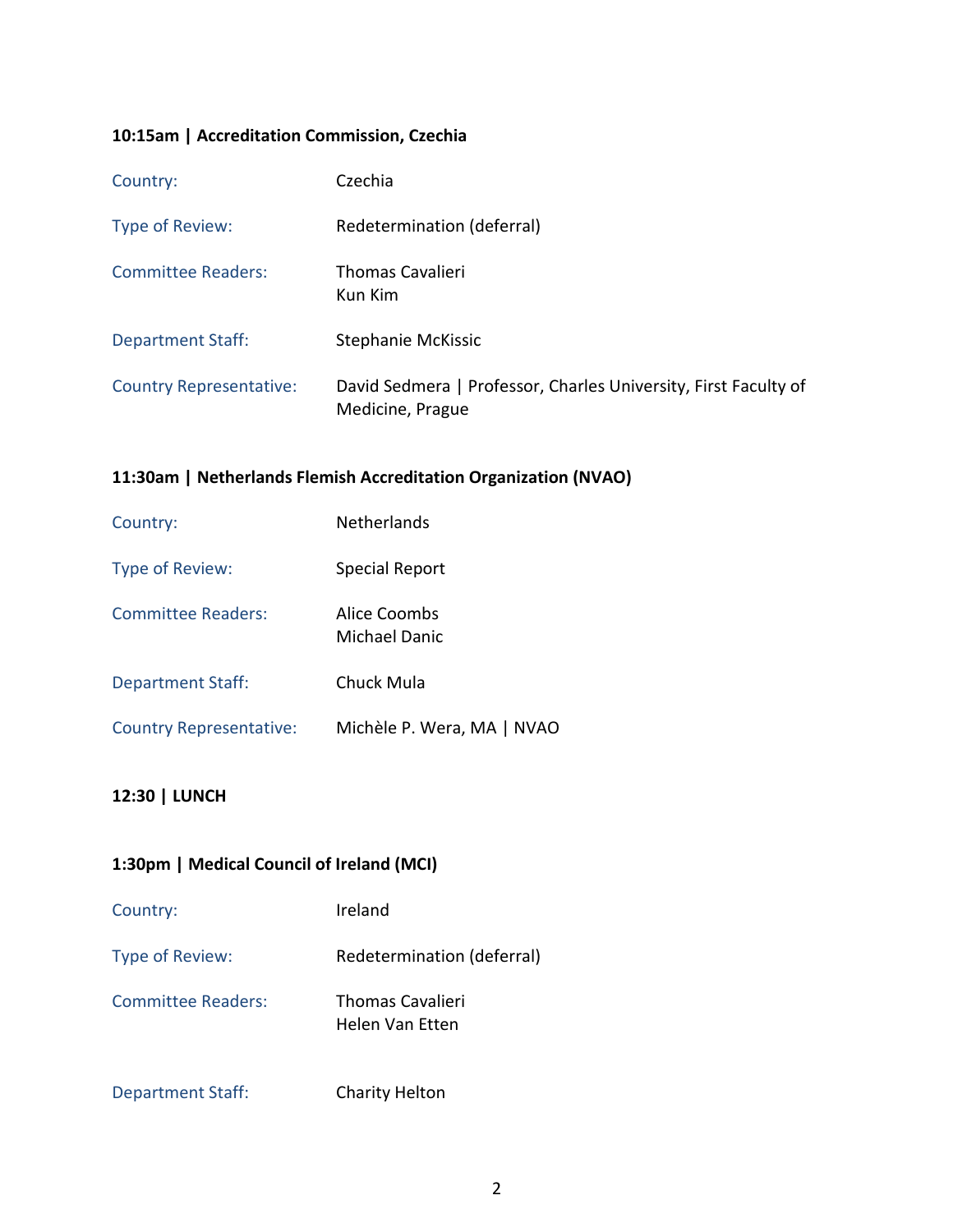| <b>Country Representative:</b> | Ms. Una O'Rourke   MCI   |
|--------------------------------|--------------------------|
|                                | Ms. Aoise O'Reilly   MCI |
|                                | Mr. Bill Prasifka   MCI  |
|                                | Dr. John Barragry   MCI  |

## **2:45pm | Committee on Accreditation of Canadian Medical Schools**

| Country:                       | Canada                             |
|--------------------------------|------------------------------------|
| Type of Review:                | <b>Update Report</b>               |
| <b>Committee Readers:</b>      | Natalie Payne<br>Charles Schechter |
| <b>Department Staff:</b>       | Elizabeth Daggett                  |
| <b>Country Representative:</b> | None attending                     |

## **4:00pm | Hungarian Accreditation Committee**

| Country:                       | <b>Hungary</b>                                                                                                                                                                                                                                                                                                                                                                                                                             |
|--------------------------------|--------------------------------------------------------------------------------------------------------------------------------------------------------------------------------------------------------------------------------------------------------------------------------------------------------------------------------------------------------------------------------------------------------------------------------------------|
| Type of Review:                | Redetermination                                                                                                                                                                                                                                                                                                                                                                                                                            |
| <b>Committee Readers:</b>      | Natalie Payne<br>Helen Van Etten                                                                                                                                                                                                                                                                                                                                                                                                           |
| <b>Department Staff:</b>       | Nicole Harris                                                                                                                                                                                                                                                                                                                                                                                                                              |
| <b>Country Representative:</b> | László Hunyady, M.D., Ph.D., D.Sc., Professor<br>Semmelweis University, Hungarian Accreditation Committee<br>Gábor L. Kovács, M.D., Ph.D., D.Sc., Professor<br>University of Pécs, Hungarian Accreditation Committee<br>György Panyi, M.D., Ph.D., D.Sc., Professor<br>University of Debrecen, Hungarian Accreditation Committee<br>Lajos Kemény, M.D., Ph.D., D.Sc., Professor<br>University of Szeged, Hungarian Accreditation Committee |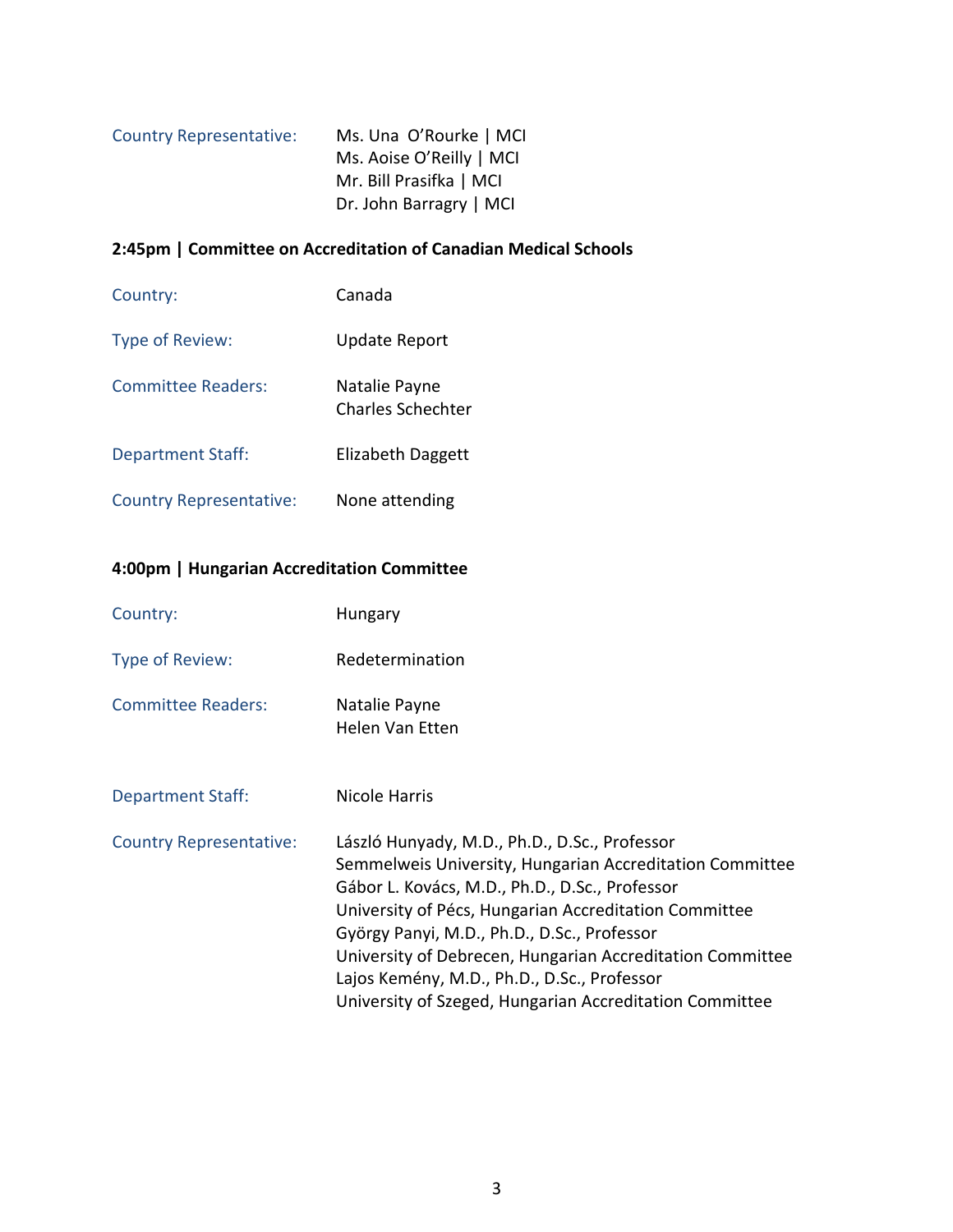## **Thursday, September 27th | Day 2**

#### **8:30am | Welcome and Introductions**

Gilbert S. Chandler | NCFMEA Chairperson Jennifer Hong | NCFMEA Executive Director

#### **Review Procedures**

NCFMEA Chairperson

- **Briefing by Department Staff**
- **Remarks by Country Representatives**
- **Questions from the Committee and Discussion**
- **Opportunity for Public Comment**
- **EXECUTER 25 THS EXECUTE:** Executive Session: Discussion and Vote (Closed to the public)

#### **8:45am | Ministry of Health and Social Security and the Dominica Medical Board**

| Country:                       | Dominica                                                                                                                                                                                                                                                                                                                                                  |
|--------------------------------|-----------------------------------------------------------------------------------------------------------------------------------------------------------------------------------------------------------------------------------------------------------------------------------------------------------------------------------------------------------|
| Type of Review:                | Redetermination (deferral)                                                                                                                                                                                                                                                                                                                                |
| <b>Committee Readers:</b>      | Alice Coombs<br>Gigi Hafizi                                                                                                                                                                                                                                                                                                                               |
| <b>Department Staff:</b>       | Elizabeth Daggett                                                                                                                                                                                                                                                                                                                                         |
| <b>Country Representative:</b> | Kenneth M. Darroux, MD   Honourable Minister for Health & Social<br>Services, Government of the Commonwealth of Dominica<br>Adrien Dechausay, MD   Chairman of the Dominica Medical Board<br>Dorian Shillingford, MD   Member of the Dominica Medical Board<br>David Johnson, MD, MBA   Chief Medical Officer and Member of the<br>Dominica Medical Board |

### **10:00am | Caribbean Accreditation Authority for Education in Medicine and Other Health Professions (CAAM-HP)**

| Country:                  | Grenada                                  |
|---------------------------|------------------------------------------|
| Type of Review:           | Update Report                            |
| <b>Committee Readers:</b> | <b>Thomas Cavalieri</b><br>Michael Danic |